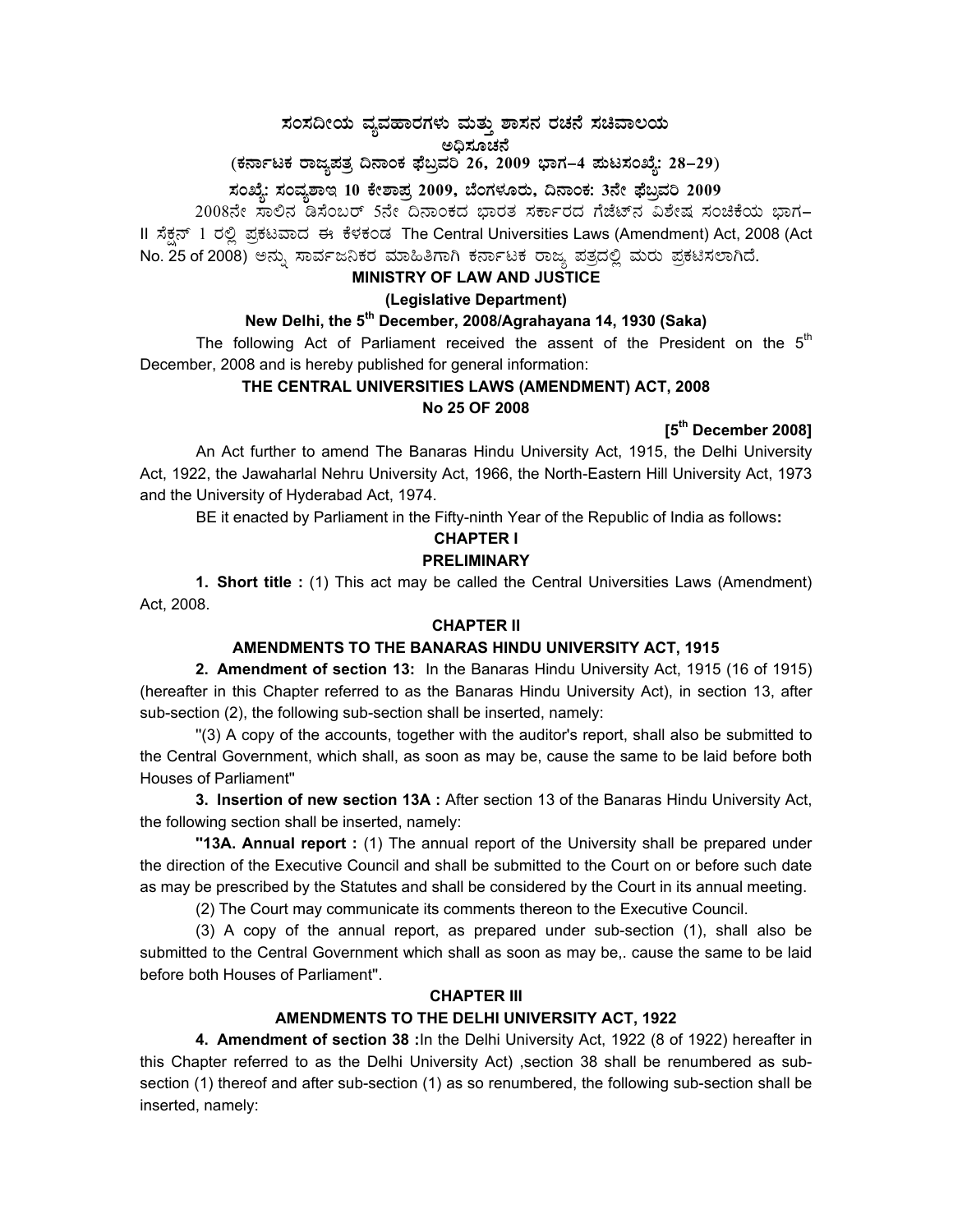''(2) A copy of the annual report, as prepared under sub-section (1), shall also be submitted to the Central Government which shall as soon as may be, cause the same to be laid before both Houses of Parliament''.

**5. Amendment of section 39 :**In section 39 of the Delhi University Act, after sub-section (2), the following sub-section shall be inserted, namely:

 ''(3) A copy of the accounts together with the audit report, shall also be submitted to the Central Government, which shall, as soon as may be, cause the same to be laid before both Houses of Parliament''.

#### **CHAPTER IV**

#### **AMENDMENTS TO THE JAWAHARLAL NEHRU UNIVERSITY ACT, 1966**

 **6. Amendment of section 19 :** In the Jawaharlal Nehru University Act, 1966 (53 of 1966) (hereafter in this Chapter referred to as the Jawaharlal Nehru University Act), in section 19, after sub-section (2), the following sub-section shall be inserted, namely:

''(3) A copy of the annual report, as prepared under sub-section (1), shall also be submitted to the Central Government, which shall, as soon as may be, cause the same to be laid before both Houses of Parliament''.

**7. Amendment of section 20 :** In section 20 of the Jawaharlal Nehru University Act, after sub-section (2), the following sub-section shall be inserted, namely:

 ''(3) A copy of the accounts together with the audit report, shall also be submitted to the Central Government, which shall, as soon as may be, cause the same to be laid before both Houses of Parliament''.

#### **CHAPTER V**

#### **AMENDMENTS TO THE NORTH-EASTRN HILL UNIVERSITY ACT, 1973**

 **8. Amendment of section 28 :** In the North-Eastern Hill University Act, 1973 (24 of 1973) (hereafter in this Chapter referred to as the North –Eastern Hill University Act), insection 28, after sub-section (2), the following sub-section shall be inserted, namely:

''(3) A copy of the annual report, as prepared under sub-section (1), shall also be submitted to the Central Government, which shall, as soon as may be, cause the same to be laid before both Houses of Parliament''.

**9. Amendment of section 29:** In section 29 of the North-Eastern Hill University Act, after sub-section (3) the following sub-section shall be inserted, namely:

''(4) A copy of the annual accounts together with the report, of Comptroller and Auditor-General, shall also be submitted to the Central Government, which shall, as soon as may be, cause the same to be laid before both Houses of Parliament''

#### **CHAPTER VI**

#### **AMENDMENT TO THE UNIVERSITY OF HYDERABAD ACT, 1974**

 **10. Amendment of section 28 :** In the University of Hyderabad Act, 1974 (39 of 1974) in section 28, after sub-section (2), the following sub-section shall be inserted, namely:

''(3) A copy of the annual report as prepared under sub-section (1), shall also be submitted to the Central Government, which shall, as soon as may be, cause the same to be laid before both Houses of Parliament''.

**T.K.VISWANATHAN,** 

Secy to the Govt of India